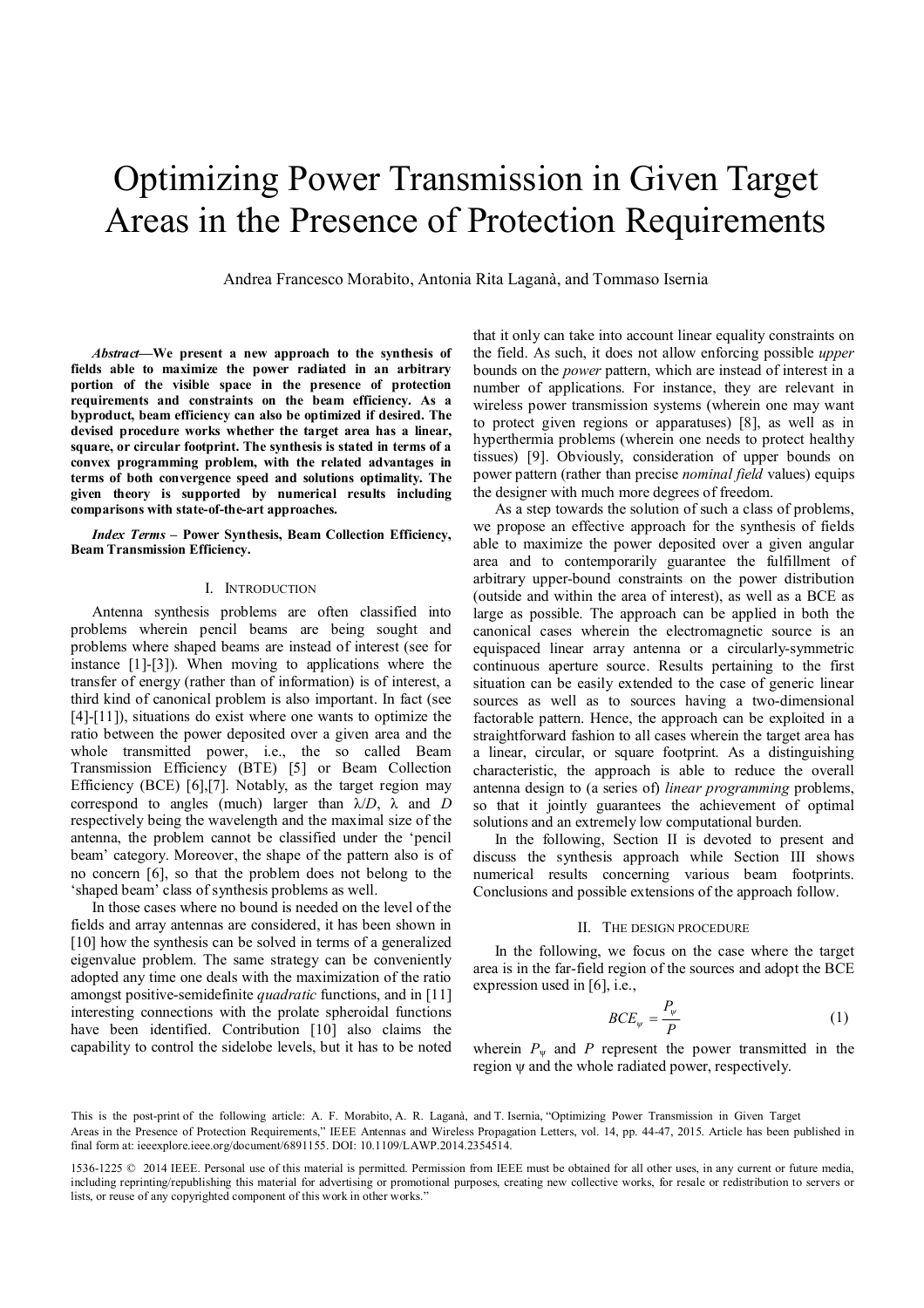We will separately discuss the case of linear equispaced arrays and the case of circularly-symmetric aperture fields.

## *II.A The linear equispaced arrays case*

The field is synthesized through an equispaced linear array and the unknowns of the problem are the elements' excitations. Using the same quantities as in [10] and [6], we adopt the following power expressions

$$
P_{\psi} = \int_{u \in \psi} \left| F(u) \right|^2 du \tag{2}
$$

$$
P = \iint\limits_{\substack{u \in visible \\ space}} |F(u)|^2 du \tag{3}
$$

being *F* the radiated field and *u*=β*d*sinθ, wherein *d* is the spacing amongst neighboring elements, θ denotes the angle between the boresight and observation directions, and  $\beta = 2\pi/\lambda$ .

By exploiting the theory in [2],[12], under such hypotheses the square-amplitude array factor can be expressed as

$$
T(u) = |F(u)|^2 = \sum_{p=-N+1}^{N-1} D_p e^{jpu}
$$
 (4)

wherein  $N$  is the number of radiating elements. Therefore, the problem at hand can be formulated as follows:

$$
\min_{D_{-N+1}, \dots, D_{N-1}} - \int_{\Omega} \sum_{p=-N+1}^{N-1} D_p e^{jpu} du \tag{5.3}
$$

subject to

$$
\begin{cases}\n\sum_{p=-N+1}^{N-1} D_p e^{jpu} \le UB(u) & (5.b) \\
\sum_{p=-N+1}^{N-1} D_p e^{jpu} \ge 0 & (5.c) \\
D_p = D_{-p}^* & (5.d)\n\end{cases}
$$

$$
\int_{-\beta d}^{\frac{\alpha}{\beta}} \sum_{p=-N+1}^{N-1} D_p e^{j p u} du \ge A
$$
 (5.e)

wherein  $\Omega$  denotes the specific region (expressed in terms of the *u* variable) over which the maximum power deposition is required, the function *UB*(*u*) denotes an *arbitrary* upper-bound mask for the power pattern, constraints (5.c) and (5.d) are due to the fact that  $T(u)$  must be a real and non-negative function (\* denoting complex conjugate), and inequality (5.e) is meant to enforce a  $BCE<sub>Ω</sub>$  at least as large as *A*.

By taking into account the bandlimitedness of  $T(u)$  [2], expressions (5) can be substituted with a sufficiently fine discretization, so that all constraints can be seen as a system of ordinary *linear* inequalities in the  $D_p$  variables, and the optimization problem above can be interpreted as a *linear programming* problem [13].

By taking advantage from such a circumstance, implying that one can find the solution to the problem (5) in a simple and fast fashion, one can maximize the BCE in terms of the auxiliary  $D_p$  variables. In fact, it suffices to solve the problem (5) with increasing values of *A*, until no solution exists anymore because of the lack of intersection amongst the set of solutions to the different constraints.

The last step of the procedure amounts to determine the actual array excitations by factorizing the  $T(u)$  polynomial. Such a factorization, which practically has a negligible computational burden, can be performed along the guidelines of [2] or [14]. As shown in Section III, the overall synthesis procedure can be easily adapted to the case of square footprints.

Finally, as a crucial circumstance, it must be stressed that without the adoption of representation (4) the problem at hand would have implied the maximization of a positive-<br>semidefinite *quadratic* functional under *non-convex* semidefinite *quadratic* functional under constraints, which is much harder to solve with respect to the present constrained optimization.

## *II.B The circularly-symmetric aperture sources case*

In order to adapt the above strategy to the case where the target area is circular, a convenient strategy is that of looking for a circularly-symmetric continuous aperture distribution. In fact, this kind of source has a two-fold utility. First, it can be exploited as a reference to quickly design direct radiating arrays [15]. Second, it allows stating the *ultimate* theoretical radiation performance achievable by any aperture antenna of fixed size [14].

In order to extend the approach described in the previous Subsection to the present case, advantage can be taken from the design procedure in [14], which amounts in:

- i. synthesizing a reference one-dimensional power pattern, conceived as the square-amplitude array factor of a onedimensional 'virtual' equispaced array fulfilling all the radiation constraints at hand;
- ii. determining a circularly-symmetric source such that the difference between the azimuth cut of its power pattern and the pattern coming out form step (i) is negligible in the visible part of the spectrum.

As far as step (i) is concerned, it can be performed along the same guidelines of the previous Subsection by substituting (5.e) with the constraint

$$
\frac{\int_{\Omega} \sum_{p=-N+1}^{N-1} D_p e^{jpu} u du}{\int_{\Omega}^{M} \sum_{p=-N+1}^{N-1} D_p e^{jpu} u du} \ge A
$$
\n(6)

and requiring that the location of the roots of  $T(u)$  in the complex Schelkunoff *z* plane (with  $z = e^{iu}$ ) is such that

$$
T(u) = E(u)E^*(u) \qquad \text{with } E(u)\text{even} \tag{7}
$$

 $E(u)$  representing the far field distribution generating the desired power pattern.

As  $T(u)$  is now devoted to represent the power pattern of a *continuous* source, a value of *d* smaller than 0.5λ has to be used (see [14] for more details). Hence, in order to avoid superdirective solutions, the function *UB* in (5.b) must be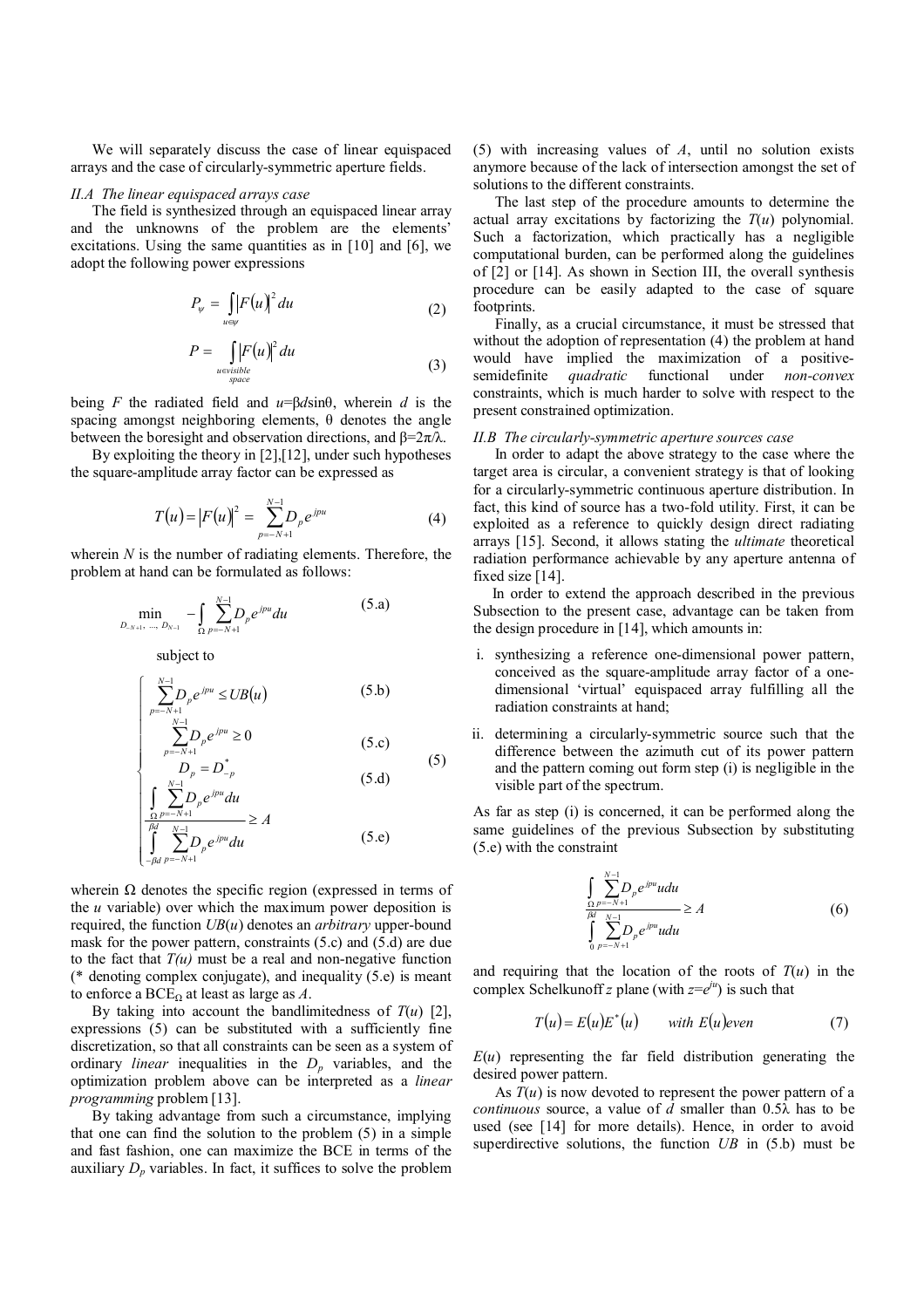chosen in such a way to keep under control the source's energy in the invisible part of the spectrum [14].

The aim of the additional condition (7), which can be expressed as *convex* constraints [14], is that of making  $E(u)$ suitable for step (ii), which essentially consists in the following inverse zero-order Hankel transform:

$$
f(\rho) = \int_{0}^{\infty} E(u)J_0(\rho u)u du
$$
 (8)

wherein  $f$  is the sought source, while  $J_0$  is the zero-order Bessel function of first kind and  $\rho$  is the radial coordinate spanning the antenna aperture, which will have a diameter equal to the length of the 'virtual' array, i.e., *L*=*d*(*N*-1).

#### III. NUMERICAL ASSESSMENT

As a first test case, we used the procedure to maximize, through a planar array on a square grid, the power deposition over a square  $\Omega$  region having the two spectral widths equal to 0.4β*d* (see Fig. 1, where θ and ϕ respectively denote the elevation and azimuth angles). In particular, the same constraints and the performance parameters as in [6] have been adopted.

To this aim, we looked for a square planar array having factorable excitations, which makes sense by virtue of the strong energy decay induced at large *u* values by the sought high BCE performance. It could be discussed how a direct optimization of the two-dimensional array would be in principle a more rigorous and general approach with respect to the adoption of 'auxiliary' one-dimensional sources. Unfortunately, such a strategy would have the considerable draw-back of making impossible formulating the problem at hand as a convex one<sup>1</sup>. Therefore, in that case global optimization techniques should be used and, because of the limitations of these latter in dealing with large scale-problems, the actual optimality of the final result would not be granted.

With the above in mind, we first synthesized a onedimensional power pattern by exploiting an equispaced linear array composed by 8 elements with *d*=0.5λ. In this case, we solved problem (5) by enforcing a protection bound of 0 dB over the whole target region and recursively increasing the *A* value until the requirements became so strict to prevent the existence of a solution. By so doing, we achieved a  $BCE<sub>Ω</sub>$ equal to 0.9994. The rationale of the approach guarantees that *no electrically smaller* linear equispaced array can fulfill analogous upper-bound constraints and, at the same time, provide a higher BCE value.

Then, we factorized over a square layout the excitations coming out from the solution of the one-dimensional problem above and determined the source amplitude distribution depicted in Fig. 2. The latter corresponds to a 64-elements square array, having an inter-element distance along the main axes of 0.5λ and able to generate the pattern shown in Fig. 1.

The  $BCE_{\Omega}$  of the planar array, computed by means of the formula in [6], turned out being equal to 0.9987. Such a result agrees with the result achieved in [6] (BCE=0.9990) wherein, however, 100 half-a-wavelength spaced elements have been used. Therefore, the present approach allowed significant savings in terms of both number of elements (-36.0%) and antenna size (-39.5%).

As a second test case, the synthesis has been aimed at solving again a problem described in [6], i.e., to exploit a circular aperture antenna of diameter  $5\lambda$  in order to maximize the BCE in the circular region given by  $0.3 \leq (u/\beta d) \leq 0.6$ . In particular, in [6] a BCE equal to 0.9503 has been achieved by exploiting an array antenna composed by 76 elements.



Fig. 1. The square target area case: synthesized power pattern. Target region also depicted (black dashed line). Isotropic element pattern embedded.



Fig. 2. Amplitude of the source radiating the field depicted in Fig. 1.

To solve such a problem, we have performed two operations. First, we synthesized a circularly-symmetric continuous source of diameter 5λ maximizing the BCE. To this end, a recursive increasing of the *A* parameter has been performed in the same spirit of the first test case. Also, we enforced a 0 dB power upper bound in the target area and, in order to avoid the occurrence of superdirective fields, we required that in the invisible part of the spectrum the maximum power pattern value is at least 20 dB lower than its maximum value in the visible part of the spectrum. The synthesized source and power pattern are shown in Fig. 3. The BCE resulted equal to 0.9706.

As a second operation, we discretized this continuous source into an array composed by 64 elements. The array excitations have been determined by sampling the continuous source over a grid whose 'elementary brick' is an equilateral

<sup>1</sup> In fact, the proposed approach takes decisive advantage from the Fundamental Theorem of Algebra, which does not hold true in case of twodimensional polynomials [2].